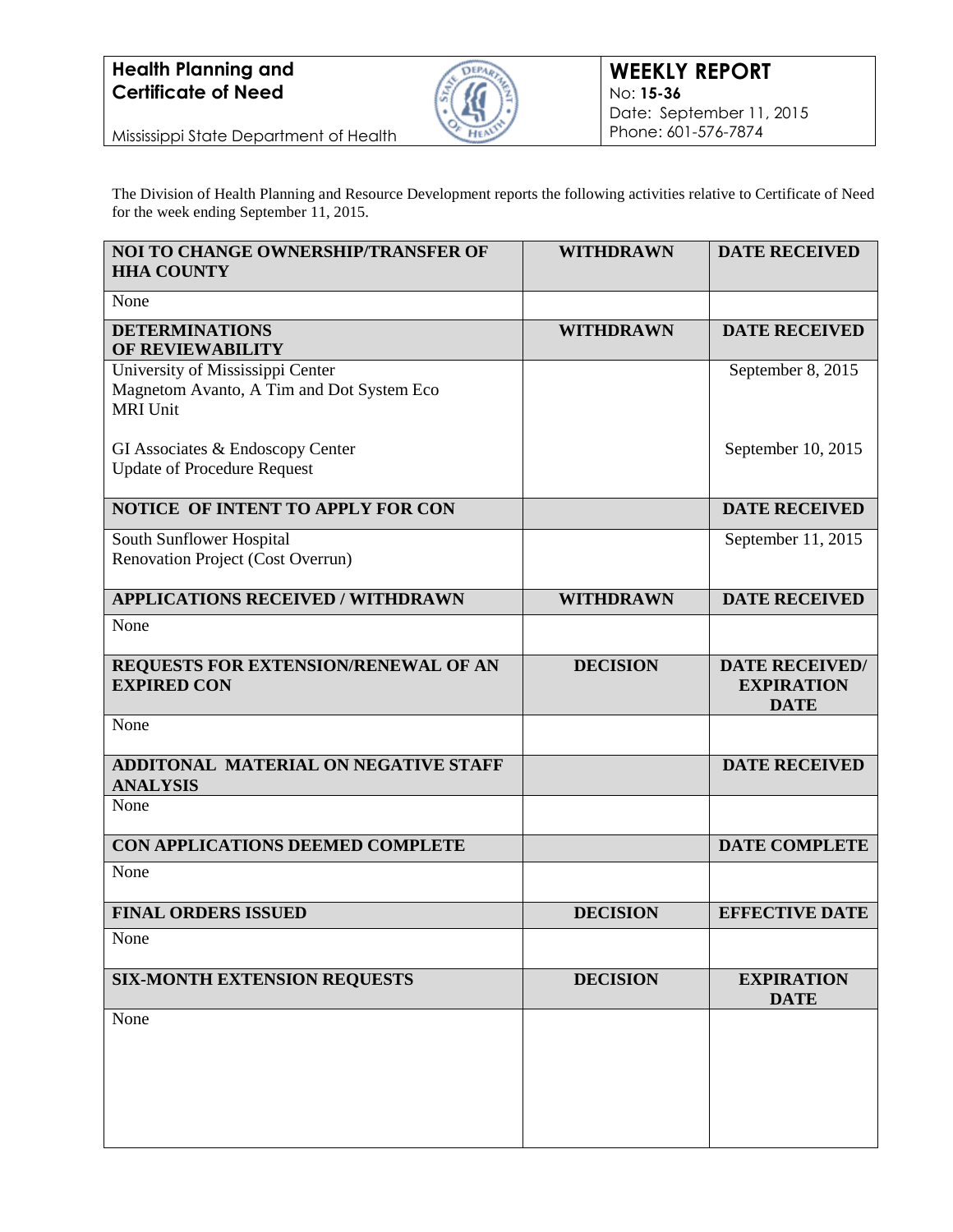

#### **WEEKLY REPORT** No: **15-36** Date: September 11, 2015 Phone: 601-576-7874

Mississippi State Department of Health

| <b>HEARINGS DURING THE COURSE OF REVIEW</b>                                                                                                                                                                                                | <b>REQUESTED</b>       | <b>DATE</b><br><b>SCHEDULED</b> |
|--------------------------------------------------------------------------------------------------------------------------------------------------------------------------------------------------------------------------------------------|------------------------|---------------------------------|
| <b>CON Review Number: HG-RC-0515-008</b><br>St. Dominic - Jackson Memorial Hospital<br>Renovation and Expansion of Emergency Department<br>Capital Expenditure: \$40,071,029<br>Location: Jackson, Hinds County, Mississippi               |                        |                                 |
| Requestor: Jackson HMA LLC, d/b/a Merit Health<br>Central                                                                                                                                                                                  | September 1, 2015      | To be Scheduled                 |
| <b>CON Review Number: HG-RC-0515-008</b><br>St. Dominic - Jackson Memorial Hospital<br>Renovation and Expansion of Emergency Department<br>Capital Expenditure: \$40,071,029<br>Location: Jackson, Hinds County, Mississippi               |                        |                                 |
| Requestor: Jackson HMA LLC, d/b/a Merit Health<br>Central                                                                                                                                                                                  | August 27, 2015        | To be Scheduled                 |
| <b>CON Review Number: ASC-NIS-0614-008</b><br>Madison Physician Surgery Center<br>Establishment of a Multi-Specialty Ambulatory Surgery<br>Center<br>Capital Expenditure: \$1,869,414.00<br>Location: Madison, Madison County, Mississippi |                        |                                 |
| Requestor(s): Madison Physician Surgery Center                                                                                                                                                                                             | September 10, 2014     | To Be Scheduled                 |
| CON Review: HG-RLS-1210-039<br>Patients' Choice Medical Center, Raleigh<br>Lease/Relocation of 10 Chemical Dependency Beds &<br>Offering of Adult Chemical Dependency Services<br>Capital Expenditure: \$58,400                            |                        |                                 |
| Requestor: Alliance Health Center, Meridian                                                                                                                                                                                                | March 16, 2011         | To Be Scheduled                 |
| CON Review: FSF-NIS-0610-025<br>Gumtree Imaging, LLC Tupelo<br>Acquisition/Establishment and Offering of MRI Services<br>Capital Expenditure: \$1,090,000                                                                                  |                        |                                 |
| Requestor: The Imaging Center at Gloster Creek Village                                                                                                                                                                                     | <b>August 26, 2010</b> | To Be Scheduled                 |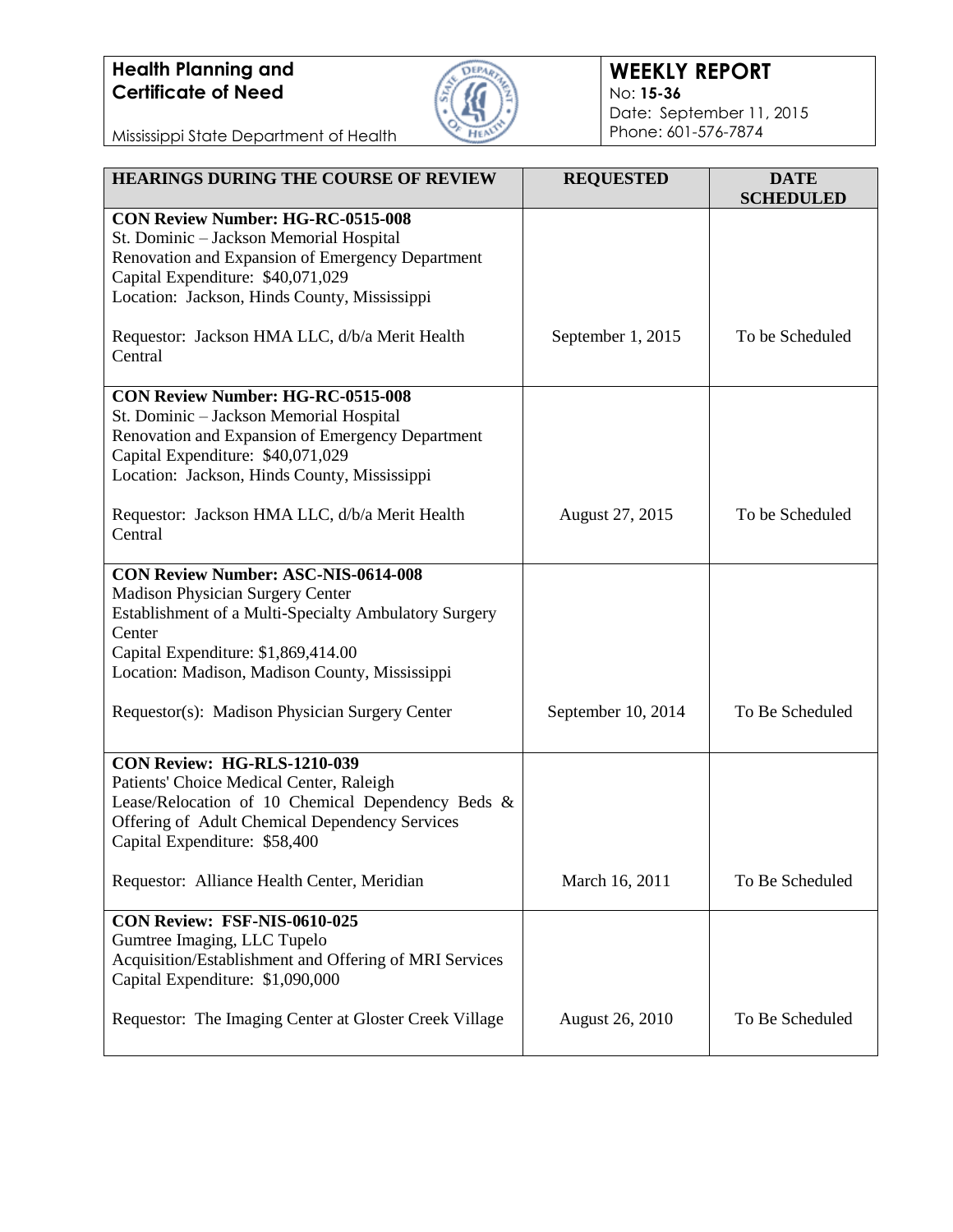

#### **WEEKLY REPORT** No: **15-36** Date: September 11, 2015 Phone: 601-576-7874

Mississippi State Department of Health

| CON Review: ESRD-NIS-0908-031                         |                  |                 |
|-------------------------------------------------------|------------------|-----------------|
| Fresenius Medical Care-Calhoun City                   |                  |                 |
| Establish/Const of a 6-Station ESRD Facility in       |                  |                 |
| <b>Calhoun County</b>                                 |                  |                 |
| Capital Expenditure: \$462,471                        |                  |                 |
|                                                       |                  |                 |
| Requestor: Fresenius Medical Care                     | March 9, 2010    | To Be Scheduled |
| <b>CON Review: ESRD-NIS-0908-034</b>                  |                  |                 |
| Fresenius Medical Care-West Point                     |                  |                 |
| Establish/Const of a 10-Station ESRD Facility in      |                  |                 |
| Clay County                                           |                  |                 |
| Capital Expenditure: \$380,000                        |                  |                 |
|                                                       |                  |                 |
| Requestor: Fresenius Medical Care                     | March 9, 2010    | To Be Scheduled |
| CON Review: ESRD-NIS-0908:035                         |                  |                 |
| Fresenius Medical Care-Water Valley                   |                  |                 |
| Establish/Const. of a 6-Station ESRD facility in      |                  |                 |
| Yalobusha County                                      |                  |                 |
| Capital Expenditure: \$462,471                        |                  |                 |
|                                                       |                  |                 |
| Requestor: Fresenius Medical Care                     | March 9, 2010    | To Be Scheduled |
| CON Review: FSF-NIS-0808-024                          |                  |                 |
| Advanced Medical Imaging of Greenville, LLC           |                  |                 |
| Provision of MRI Services in Washington County        |                  |                 |
| Capital Expenditure: \$0                              |                  |                 |
|                                                       |                  |                 |
| Requestor: Delta Regional Medical Center              | December 3, 2008 | To Be Scheduled |
|                                                       |                  |                 |
| CON Review: FSF-NIS-0807-018                          |                  |                 |
| Desoto Imaging and Diagnostics, LLC                   |                  |                 |
| <b>Establishment of Mobile PET Services</b>           |                  |                 |
| Capital Expenditure: \$0                              |                  |                 |
|                                                       |                  |                 |
| Requestor: Baptist Memorial Hospital - DeSoto         | December 3, 2007 | To Be Scheduled |
|                                                       |                  |                 |
| CON Review: HG-NIS-1206-038                           |                  |                 |
| Laird Hospital, Inc.                                  |                  |                 |
| Offering of MRI Services at Rush Medical Clinic,      |                  |                 |
| Philadelphia                                          |                  |                 |
| Capital Expenditure: \$14,500                         |                  |                 |
|                                                       |                  |                 |
| Requestors: Neshoba County General Hospital & InSight | May 2, 2007      | To Be Scheduled |
| <b>Health Corporation</b>                             |                  |                 |
|                                                       |                  |                 |